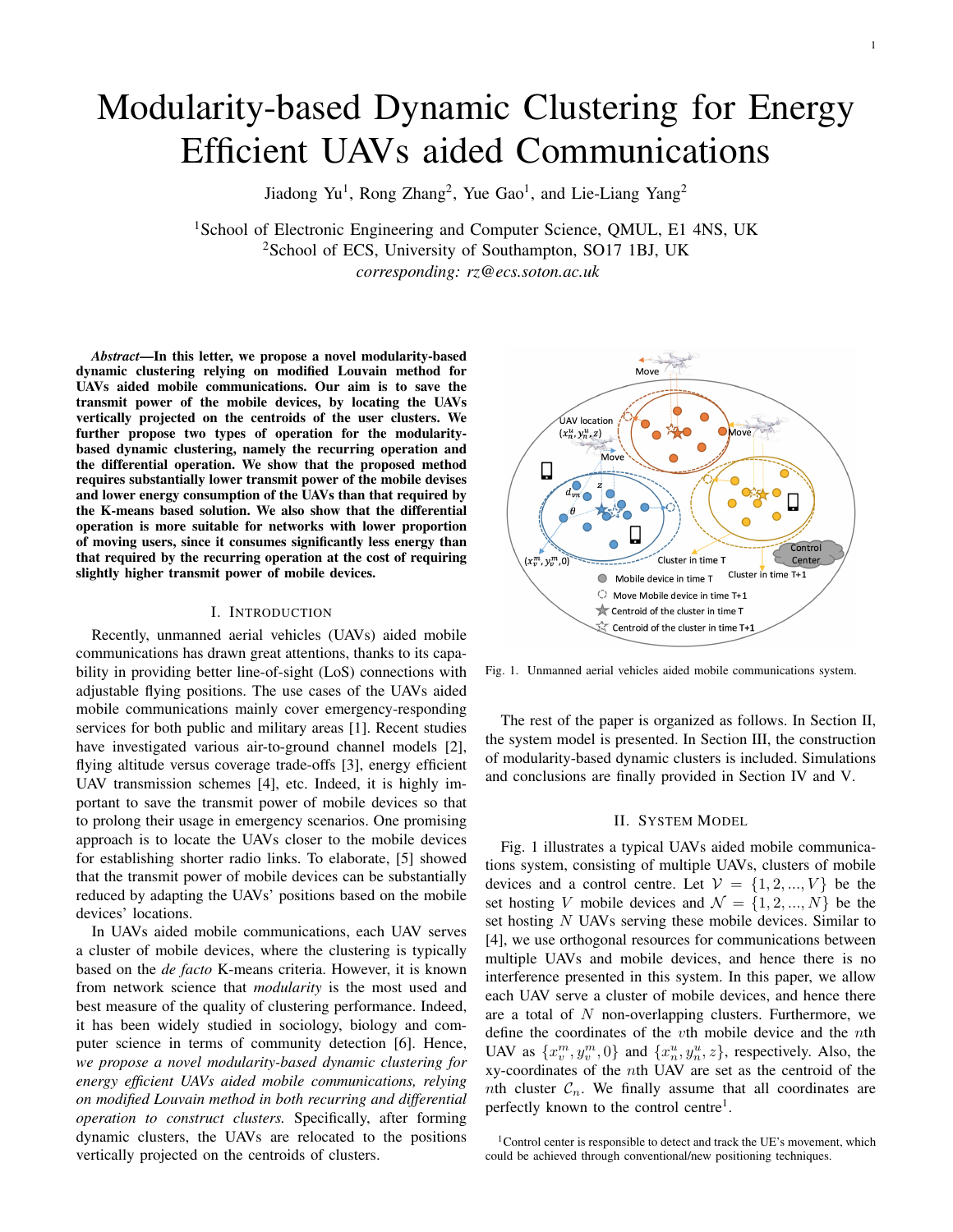In UAVs aided mobile communications, it is reasonable to aim at a specific data rate  $R_b$  with a fixed modulation scheme, such as the quadrature phase shift keying (QPSK) modulation employed in this paper. In order to reach a target bit error rate of  $\delta$  at the *n*th UAV, the transmit power  $P_{vn}^m$  required for the  $vt$ h mobile device in the uplink is [2]

$$
P_{vn}^m(\mathcal{C}_n) = \left[Q^{-1}(\delta)\right]^2 \frac{R_b N_0}{2} 10^{\eta/10} \left[\frac{4\pi f_c d_{vn}(\mathcal{C}_n)}{c}\right]^\alpha, \tag{1}
$$

where  $Q^{-1}(\cdot)$  is the inverse of  $Q$ -function,  $N_0$  is the noise power spectral density,  $\eta$  is the excessive path-loss,  $f_c$  is the carrier frequency, c is the speed of light and  $\alpha = 2$  is the free space path-loss exponent. Finally,  $d_{vn}$  is the distance between the vth mobile device and the nth UAV, which is

$$
d_{vn}(\mathcal{C}_n) = \sqrt{(x_v^m - x_n^u)^2 + (y_v^m - y_n^u)^2 + z^2}.
$$
 (2)

Explicitly, our aim is to minimise the total transmit power of all mobile devices, which can be formulated as

$$
\min_{\mathcal{C}_n} \sum_{n \in \mathcal{N}} \sum_{v \in \mathcal{C}_n} P_{vn}^m(\mathcal{C}_n),\tag{3}
$$

$$
\text{s.t.} \quad \mathcal{C}_n \cap \mathcal{C}_w = \varnothing, \qquad n \neq w, n, w \in \mathcal{N}, \tag{4}
$$

$$
\sum_{n \in \mathcal{N}} |\mathcal{C}_n| = V. \tag{5}
$$

The problem of (3) is a combinatorial problem, where the full enumeration of  $C_n$  is computationally unaffordable. As a result, heuristics in constructing clusters are required, where it is also important to construct dynamic clusters and adapt UAVs' positions accordingly.

## III. MODULARITY-BASED DYNAMIC CLUSTERING

### *A. Preliminaries*

We advocate a network graph based clustering approach. To this end, we first construct a so-called *adjacency* matrix A of size  $V \times V$  with all entries being initialised to zero. Then, we set the  $(i, j)$ th entry of A to unity, if the distance between the ith and jth mobile device is less than a proximity threshold of  $d_{\tau}$ . Hence, it is easy to see that the adjacency matrix A is an undirected symmetric matrix.

To carry out unsupervised clustering, we adopt *modularity* as the quality measure for clustering performance by evaluating and comparing the 'closeness' inside and between clusters of a given network graph described by its adjacency matrix A. Explicitly, the modularity value  $Q$  is [6]

$$
Q = \frac{1}{2m} \sum_{ij} \left[ A_{ij} - \frac{k_i k_j}{2m} \chi(i, j) \right],
$$
 (6)

where  $m$  is the total weight of all edges in the network graph,  $A_{ij}$  is the weight of the edge between the *i*th and *j*th mobile device,  $k_i = \sum_j A_{ij}$  is the total weight of the edges attached to the *i*th mobile device and finally  $\chi(i, j)$  indicates if the *i*th and *j*th mobile devices belong to the same cluster.

## *B. Modified Louvain Method*

The Louvain method is a powerful unsupervised clustering heuristic aimed to achieve the maximal value of Q. It is carried out by iteratively evaluating the modularity *gain* when merging mobile device i with cluster  $C_n$ , where the gain is [7]

$$
\Delta Q = \frac{k_{i,in}}{m} - \frac{\sum_{t} k_i}{2m^2},\tag{7}
$$

where  $\sum_{t}$  is the total weight of the edges incident to all mobile devices in cluster  $C_n$  and  $k_{i,in}$  is the total weight of the edges from mobile device  $i$  to all mobile devices in cluster  $C_n$ . Formally, each mobile device is initialized as an individual cluster, and the iterative procedure is then carried out as follows,

- 1) for each mobile device, we evaluate  $\Delta Q$  when removing this mobile device from its present cluster and adding it to the other clusters in sequence. In this way, each mobile device will be merged with the cluster having the maximal value of  $\Delta Q$  (in case of the same  $\Delta Q$ , random merge decision would be made). Otherwise, this mobile device will stay isolated, if there are no modularity gains.
- 2) the clusters found in the previous stage will form new 'virtual' mobile devices in the network graph. To this end, the weight of the edge between two 'virtual' mobile devices is given by the total weight of the edges between mobile devices within the respective two clusters. Then the first stage is applied again.

The above stages are iterated until there is no further modularity gain. We then make *modifications* to arrive at a desired number of clusters as shown in Algorithm 1. With regards to the complexity, for modified Louvain method, the complexity appears as  $O(vlog(v))$ , where v is the total number of mobile devices. The complexity of K-means algorithm is  $O(vnlr)$  [8], [9], in which  $l$  means the dimension of the nodes,  $n$  is the total number of clusters and  $r$  is the iterations of the computation.

#### *C. Dynamic Clustering*

When the structure of the network graph is slowly-varying, for example in case of moving devices, we propose two types of operation of the modified Louvain method. Explicitly, the *recurring* operation refers to apply the modified Louvain method every time the network is changed. By contrast, the *differential* operation refers to apply the modified Louvain method by only considering the incremental dynamics. Specifically, we treat the moving devices as first removing them from the network graph and then adding them again with new locations. Explicitly, the differential operation is as follows

- 1) when removing mobile devices, we keep the remaining clustering decisions unchanged, whilst generating a reduced network graph.
- 2) when adding mobile devices, we re-evaluate the modularity gain of (7) over the reduced network graph for each existing cluster, which the newly added mobile devices would like to merge with.

For example, Fig. 2 depicts the operation of moving mobile device  $#6$  in the network graph. The sub-figure (a) on the top left is the modified Louvain clustering result in time  $T$ , where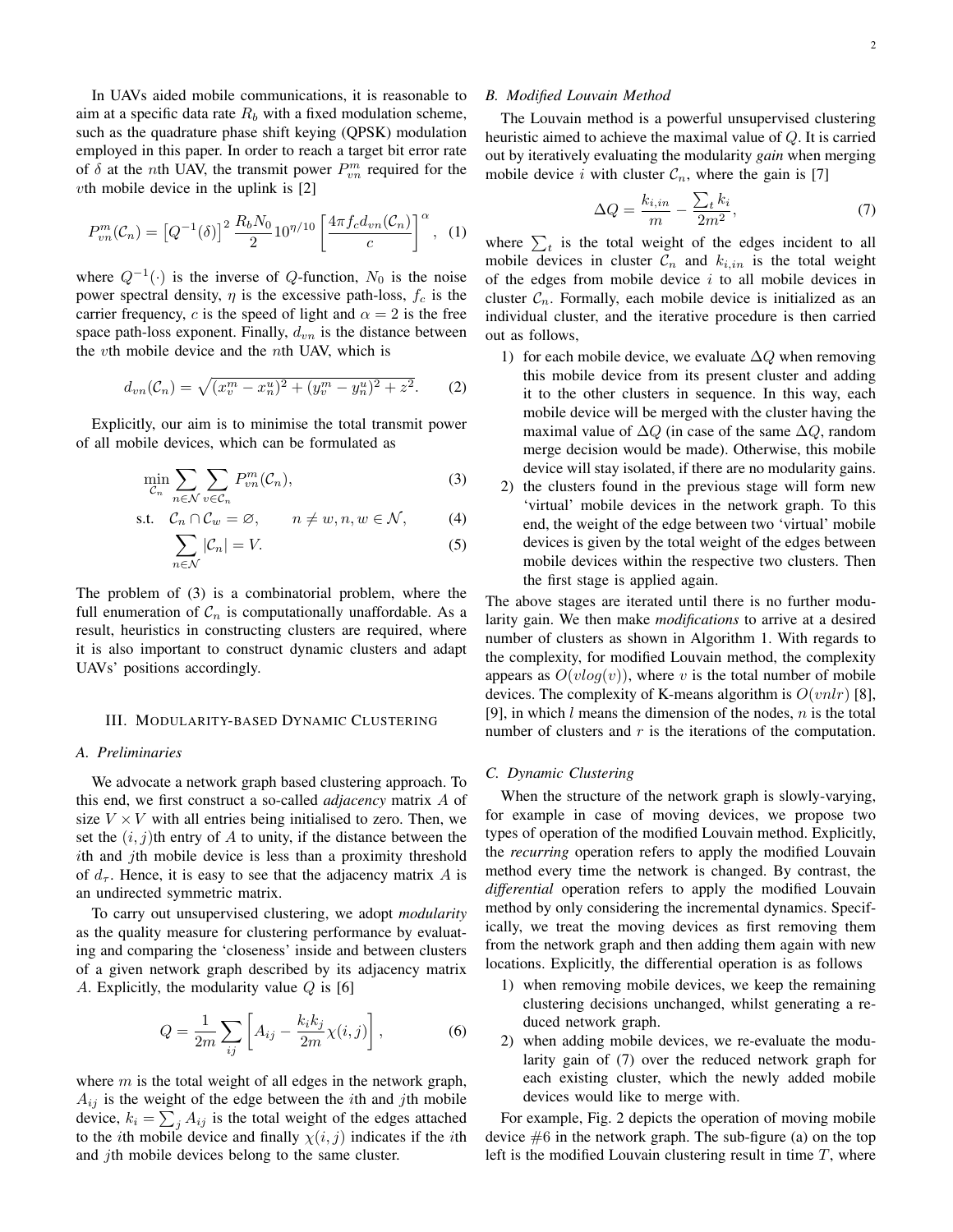Algorithm 1 Louvain Method with Fixed Number of Clusters

Require: Louvain clustering with constraint as fixed number of clusters

Input: Symmetric adjacency matrix A, Required Cluster number R

Output: Vector of cluster IDs C

Initialization Assignment of vector of cluster IDs C

for  $i = 1, 2, \dots$ , total number of nodes do

for  $j = 1, \dots$ , totoal number of neighbours do

if Total cluster number  $> R$  then

Calcualte  $\Delta Q$  as in equation (7). If  $\Delta Q > -1$ ,  $C_{new}(i) \leftarrow C(j)$ . {Set a constraint of the situation to stop calculating  $\Delta Q$ }

end if

end for

if  $\Delta Q > 0$  then

 $C(i) \leftarrow C_{new}(i).$ 

else if  $\Delta Q \le 0$  and current total cluster number > R then

 $C(i) \leftarrow C_{new}(i)$ . {Find the optimum decision if preset cluster number is less than the true Louvain clustering results}

end if

end for

Merge clusters and generate reduced network  $C_{reduced}$ , update symmetric adjacency matrix A, repeat previous steps.

Algorithm 2 Update Adjacency Matrix for Dynamic Network

Require: Update symmetric adjacency matrix A when points are removed or added.

**Input:** Vector of previous cluster IDs  $C_{previous}$ , Number of moving points MoveNumber.

Output: Updated symmetric adjacency matrix A.

if Remove total moving points from network then

 $C_{new} \leftarrow C_{previous}(1:(end-MoveNumber))$ 

else Add new location of total moving points in network  $C_{new}(1 : end) \leftarrow C_{previous}$ 

 $C_{new}((end+1) : (end+MoveNumber)) \leftarrow$  Previous total cluster number+ $(1 : MoveNumber)$ 

end if

Update symmetric adjacency matrix A based on  $C_{new}$ .

a total of 11 mobile devices are divided into three clusters, in blue, yellow and orange colours, respectively. On the bottom right sub-figure (d), mobile device  $#6$  is added to the blue cluster in time  $T + 1$  with new edge connections attached to mobile device  $\#4$  and  $\#8$ . Instead of re-applying the modified Louvian method from scratch, in differential fashion, we first remove mobile device  $#6$  from the network graph as shown in sub-figure (b) and then add 'new' mobile device  $#6$  to the network graph as shown in sub-figure (c), by keeping the clustering result of the remaining mobile devices in time T unchanged. During this process, the adjacency matrix  $A$  can be updated as in Algorithm 2.

The principle of differential fashion is to consider only local modularity change, rather than aiming for global modularity



Fig. 2. Differential fashion of the modified Louvain method based clustering.

maximization as for recurring fashion. Hence, the differential fashion will be more computationally efficient than the recurring fashion, yet it is still robust to introduce only small changes of UAVs' positions. However, we do not expect the use of the differential fashion in fast-varying network graph structure inured by large scale movements.

## *D. UAV Relocation*

Once the clusters are formed, the UAVs need to be relocated to the new positions vertically projected on the corresponding centroids of the new clusters. The aim is to let UAVs travel as short as possible for saving their energy. This is a classic assignment problem and we use below greedy approach to schedule which UAV is relocated to which cluster,

- 1) we first construct a distance matrix B, where its  $(n, j)$ th entry records the distance between the nth UAV's current location and the destination of the  $j$ th new cluster.
- 2) find the entry of  $B$  having the shortest distance to form a trajectory and delete the corresponding row and column to construct a reduced and updated distance matrix.

3) repeat the previous steps until all trajectories are formed. Other relocation methods are out of scope, since we want to focus on the modularity-based dynamic clustering.

## IV. NUMERICAL RESULTS

In our simulation, mobile devices are distributed within a  $1 \text{km} \times 1 \text{km}$  area obeying spatial Poisson Point Process (PPP). We define moving ratio as the number of moving devices with respect to the total number of mobile devices. These devices move every time slot with step size of 10m towards a randomly chosen direction uniformly drawn within  $360^o$ . Furthermore,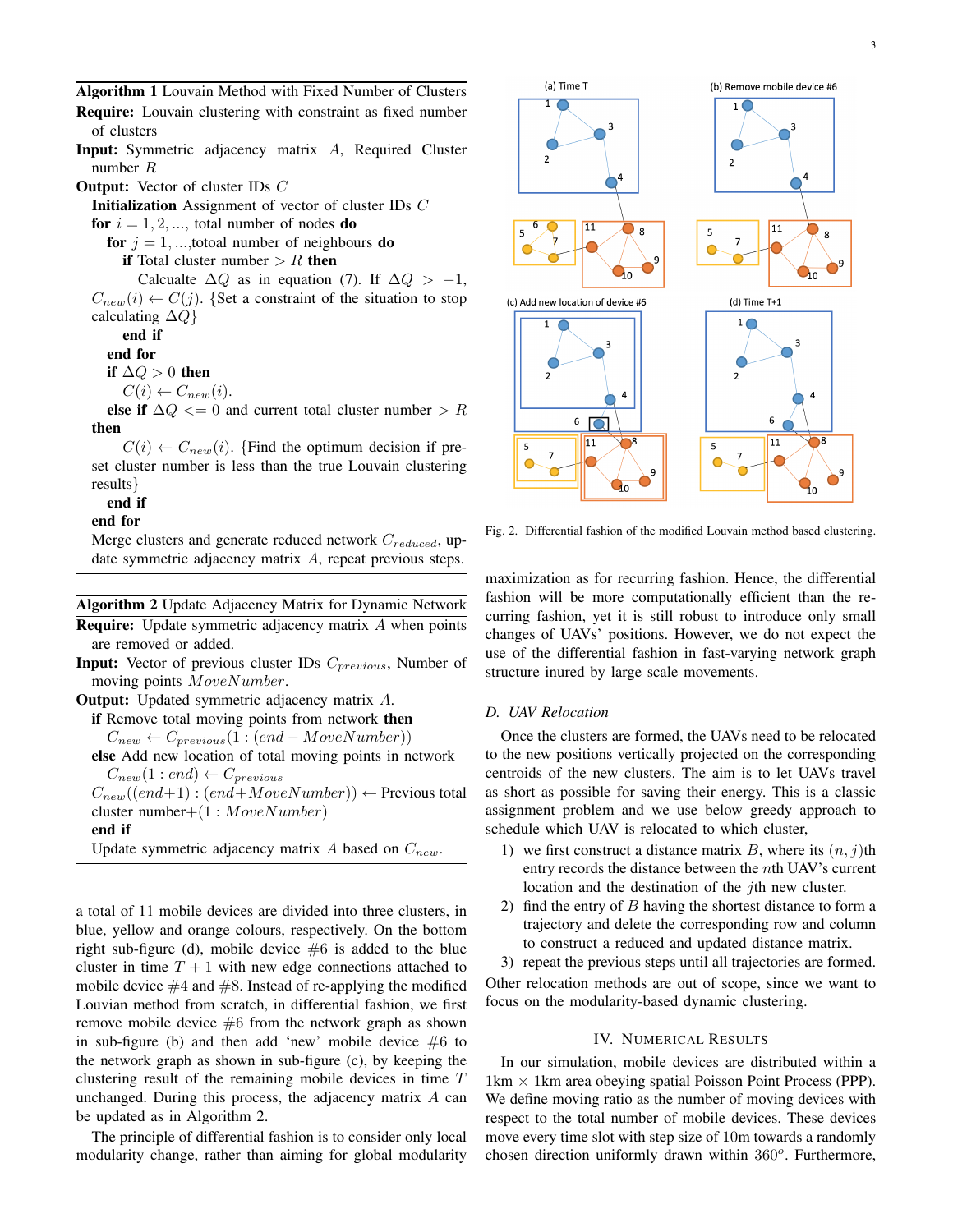Parameter Description Value  $\delta$  Bit error rate requirement  $10^{-8}$ <br>
Notice nower spectral density  $-170 \text{ dBm/Hz}$  $N_o$  Noise power spectral density  $-170 \text{ dBm/l}$ <br>
Noise 10 Transmission data rate  $-200 \text{ Kbps}$ Transmission data rate 200 Kb<br>
ional path loss to free space 5 dB  $\eta$  Additional path loss to free space  $f_c$  Carrier frequency 2 GHz s UAV speed 10 m/s  $\frac{z}{d_{\tau}}$  UAV height 500 m<br> $\frac{1}{d_{\tau}}$  Proximity threshold 200 m Proximity threshold

TABLE I SIMULATION PARAMETERS

the moving energy consumption of the UAV is given by [4]  $E(D, s) = D(0.95s<sup>2</sup> - 20.4s + 130)$ , where D is the total moving distance of UAV in one calculation time slot and  $s$  is the speed of UAV. The total number of UAVs is set to  $N = 7$ , and hence we have 7 clusters within the network. Finally, Table I shows the rest of the simulation parameters.

Fig. 3 shows the comparisons of the average total transmit power of mobile devices and the average moving energy consumption per UAV when using K-means and modified Louvain method based clustering in recurring operation, over 250 times independent runs lasting 100 time slots each and with the moving ratio set to  $1/5$ . It is very clear to see that the proposed modularity-based clustering method only requires roughly half of the average total transmit power of mobile devices when compared to the classic K-means based clustering, for all the density settings of mobile devices. With respect to the average moving energy consumption per UAV, the proposed modularity-based clustering method also exhibits beneficial savings when compared to the K-means based clustering, although their difference tends to be smaller when the density of mobile devices becomes higher.

Fig. 4 shows the comparisons of the total transmit power of mobile devices and the total moving energy consumption of UAVs on per time slot basis when expressed as the ratio between using recurring and differential operation of the modified Louvain method, over 250 times independent runs and with various moving ratios. It can be seen from the top subfigure that the differential operation results into an increased total transmit power of mobile devices across all time slots considered. This increase remains constantly small when the moving ratio is low, but it grows quickly when the moving ratio is high. By contrast, from the bottom sub-figure, it is plausible that the differential operation substantially reduces the moving energy consumption of UAVs for all time slots considered, where the energy saving is particularly high when the moving ratio is low.

# V. CONCLUSIONS

We proposed a novel modularity-based dynamic clustering relying on the modified Louvain method for energy efficient UAVs aided mobile communications. Our solution is promising in reducing both the transmit power of the mobile devices and the energy consumption of the UAVs when compared to those required by the conventional benchmark. The further designed differential operation of our method is found more favourable in networks with low moving ratio, while the



Fig. 3. Comparisons of the average total transmit power of mobile devices and the average moving energy consumption per UAV when using K-means and modified Louvain method based clustering in recurring operation, over 250 times independent runs lasting 100 time slots each and with the moving ratio set to 1/5.



Fig. 4. Comparisons of the total transmit power of mobile devices and the total moving energy consumption of UAVs on a per time slot basis when expressed as the ratio between using recurring and differential operation of the modified Louvain method, over 250 times independent runs and with various moving ratios.

recurring operation is inevitable for high moving ratio. In our future work, we will incorporate specific mobility model of UEs, flying model of UAVs and various spectrum planning solutions.

#### **REFERENCES**

- [1] D. Orfanus, E. P. de Freitas, and F. Eliassen, "Self-organization as a supporting paradigm for military UAV relay networks," *IEEE Communications Letters*, vol. 20, no. 4, pp. 804–807, April 2016.
- [2] A. Al-Hourani, S. Kandeepan, and A. Jamalipour, "Modeling air-toground path loss for low altitude platforms in urban environments," in *IEEE Global Communications Conference*, Dec 2014, pp. 2898–2904.
- [3] M. Mozaffari, W. Saad, M. Bennis, and M. Debbah, "Mobile unmanned aerial vehicles (UAVs) for energy-efficient internet of things communications," *IEEE Transactions on Wireless Communications*, vol. 16, no. 11, pp. 7574–7589, Nov 2017.